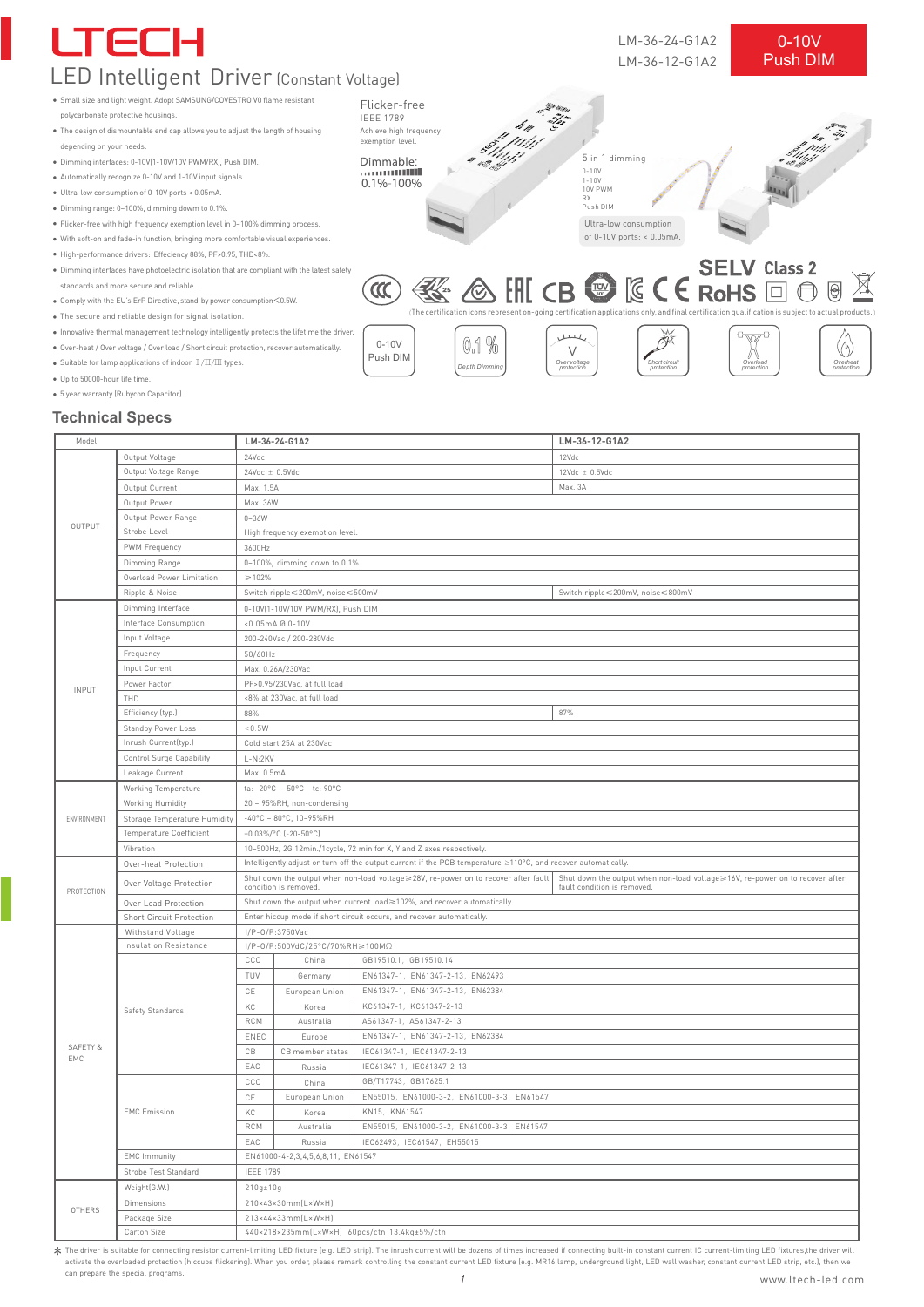

# **Product Size**

Unit:mm





## **Wiring Diagram**



#### **Push DIM**



- On/off control: Short press.
- Stepless dimming: Long press.
- With every other long press, the brightness level goes to the opposite direction.
- Dimming memory: Go to the brightness level adjusted previously when lights are turned on.

#### Reset switch

# **Protective Housing Application Diagram**





remove the tension plate by prying it up with a tool at the same time.

Tension plate Tension plate and the protective housing the protective housing  $\mathbb{R}$  Remove the protective housing



Push the tension plate down to fix the electric wires. Push the side plate outwards and Pull the bottom left and right from the bottom to remove it.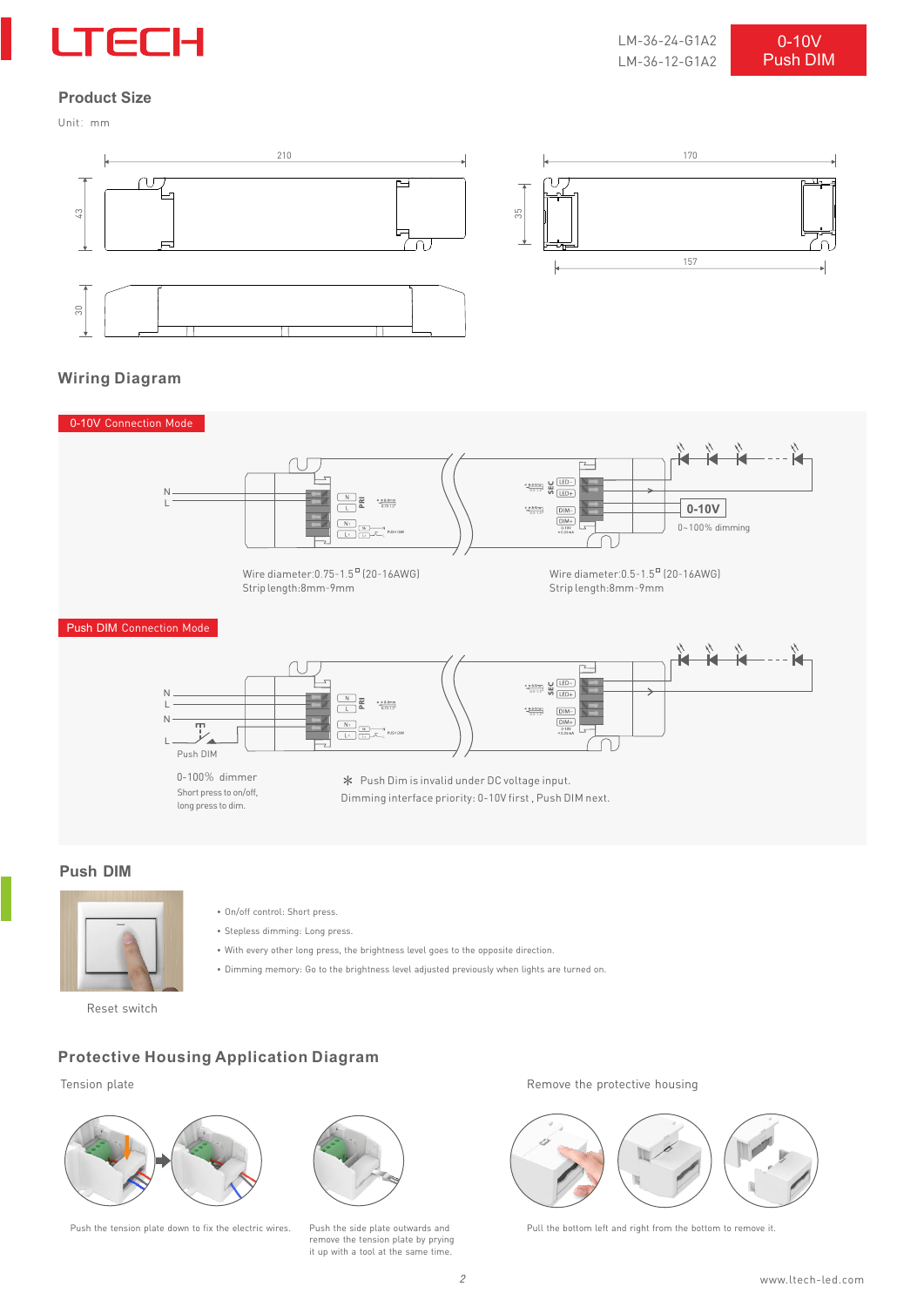

LM-36-24-G1A2 LM-36-12-G1A2 Push DIM 0-10V

#### **Relationship Diagrams**



LM-36-12-G1A2